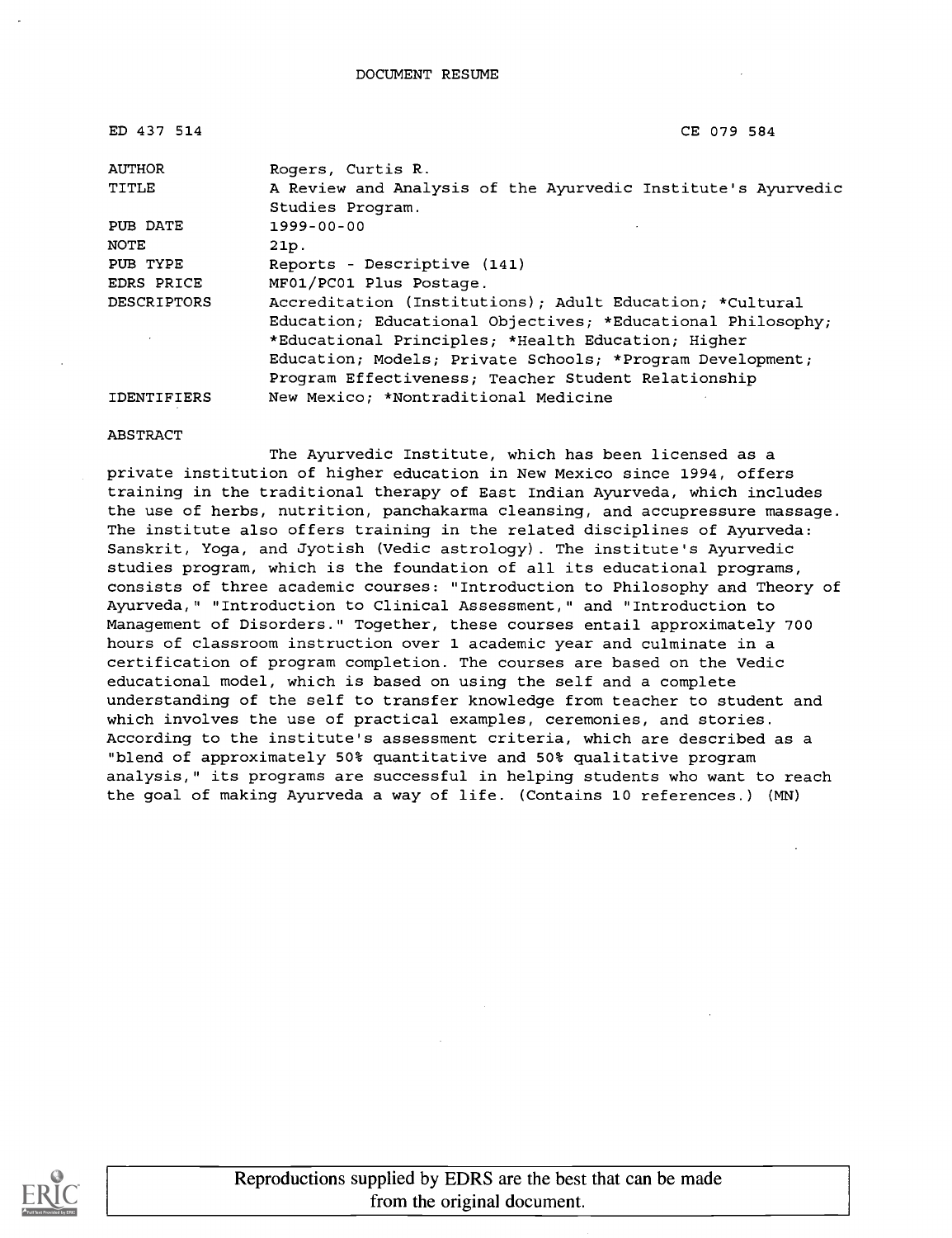$079584$ 

 $\frac{1}{2}$  ,  $\frac{1}{2}$ 

A Review and Analysis of the Ayurvedic Institute's

Ayurvedic Studies Program

# सह नाववतु । सह नौ भुनक्तु । सह वीर्यं करवावहै । तेजस्वि नावधीतमस्तु मा विद्विषावहै। 35ं शान्तिः शान्तिः ॥

Om, May we, teacher and student, be protected together May we enjoy the fruits of our actions together May we achieve strength together May our knowledge be full of light May we never have bitterness for one another. Om Peace Peace Peace (The Institute, 1999).

U.S. DEPARTMENT OF EDUCATION<br>EDUCATIONAL RESOURCES INFORMATION<br>EDUCATIONAL RESOURCES INFORMATION<br>TTHIS AT THE ATION CENTER (ERIC)

This document has been reproduced as received from the person or organization originating it.

Minor changes have been made to improve reproduction quality.

Points of view or opinions stated in this document do not necessarily represent official OERI position or policy.

PERMISSION TO REPRODUCE AND DISSEMINATE THIS MATERIAL HAS BEEN GRANTED BY

1 INFORMATION OF ENTER (ERIC) TO THE EDUCATIONAL PESOURCES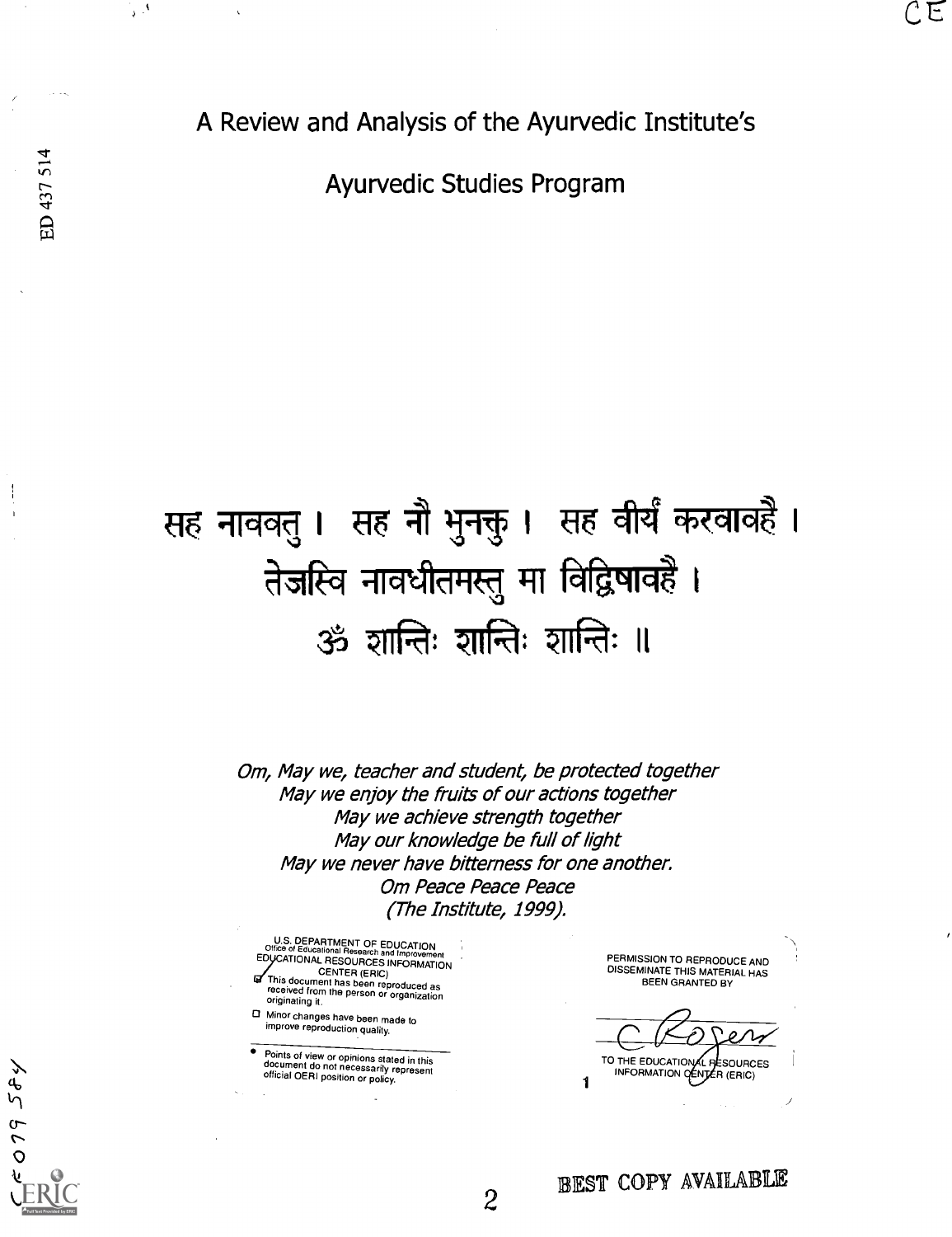"Ayurveda is beyond beginning and ending. A science of eternal healing, it is compared to a vast ocean, and studying Ayurveda to swimming across. A true teacher can teach one how to swim, but the swimming is up to the student; ... it is a lifelong journey."

-Charaka Samhita, Sutrasthana, Chapter Thirty

#### Brief description of the Institute and Program

According to materials prepared by the Ayurvedic Institute (1999), it is "recognized as one of the leading Ayurveda schools and Ayurvedic health spas outside of India." It was established in 1984 to "teach and provide the traditional therapy of East Indian Ayurveda including herbs, nutrition, panchakarma cleansing, and acupressure massage. The Institute also offers programs in the related disciplines of Ayurveda: Sanskrit, Yoga and Jyotish (Vedic astrology).

The Ayurvedic Studies Program is the foundation of the educational programs offered at the Institute. The program consists of three academic terms: Introduction to Philosophy and Theory of Ayurveda which takes place every fall quarter; Introduction to Clinical Assessment (winter quarter); and Introduction to Management of Disorders (spring quarter). Upon completion of the program, a certificate of completion is awarded. This completes the first academic year and is approximately 700 classroom hours. It is important to note here that the classroom hours are *approximately* 700 hours of classroom study. No absolutes are given, but only approximations as the number of hours of classroom study are not as important within the Vedic model of



0 Copyright, 1999. Curtis R. Rogers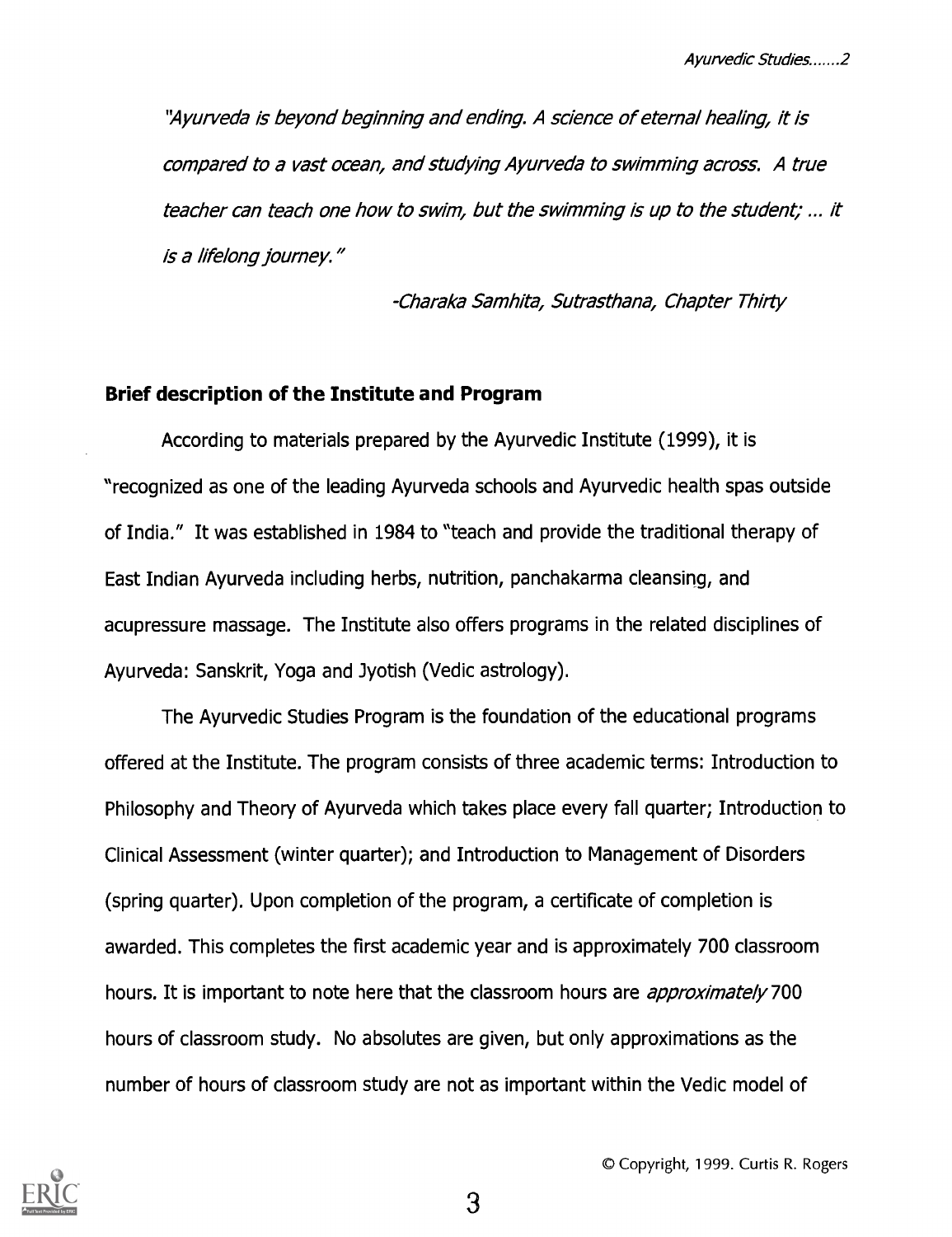education as is what is learned and taught by both teacher and student. The Vedic model will be discussed later.

#### Rationale for choosing the program

As a child, I grew up with parents who always encouraged experimentation and believed that learning took place through experience. My mother was a very close friend of a Hindu woman and through her family, I was able to experience many facets of the Hindu culture such as food preparation, interpersonal communication, and traditional Hindu dress. In addition, through art, I was exposed to many various forms of artistic expression, especially that of Asian and Native American art. I remember workshops at children's museums where Native American forms of art were taught, thus exposing me to gain an appreciation for other cultures.

Upon entering college, this childhood exposure lead me wanting to experience more about Hinduism; however, I only felt comfortable experiencing it through readings. Readings of spiritual texts such as the Upanishads, the Bhagavad-Gita, and the Contemporary Hindu Catechism, led to my desire to gain a better understanding and appreciation of the ancient Indian healing tradition of medicine called Ayurveda.

#### Major questions

The major questions asked while reviewing the Institute's Ayurvedic Studies program were: What is Ayurveda? What is the Vedic model of education? How does this eastern form of Vedic education in Ayurvedic Studies accomplish its goals? and What is the interaction between teacher and student in the Vedic model of education with respect to Ayurvedic Studies?

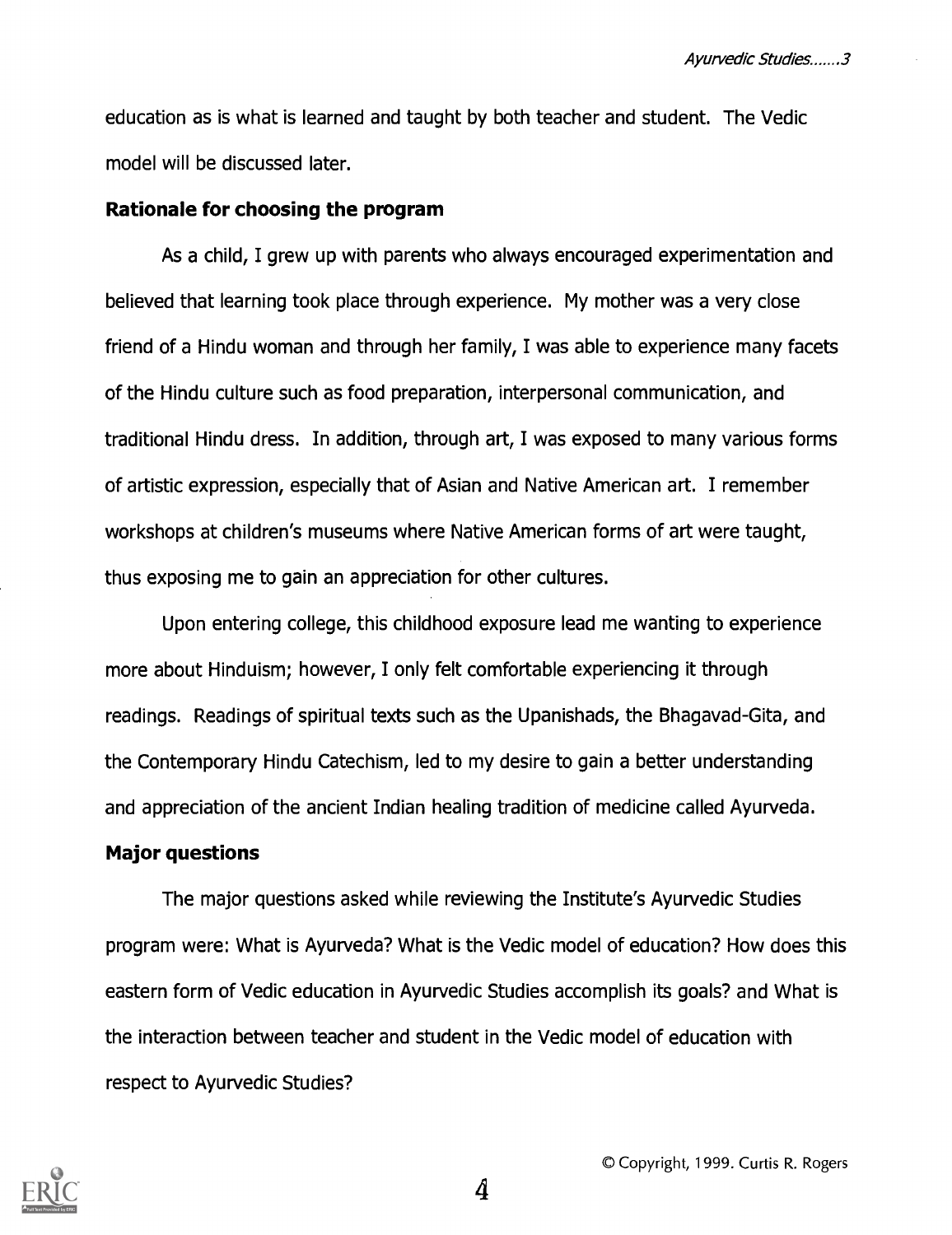## Methodology

The Ayurvedic Institute authors a web site at http://www.ayurveda.com that contains a wealth of information about their programs and products. Included is information about:

- Ayurveda,  $\bullet$
- accreditation and recognition of the Institute,
- a listing of core faculty, admission, registration and academic regulation information,
- and departmental information which contains the Educational, Herb, Pancha  $\bullet$ Karma, Publishing, Yoga, and Sanskrit departments.

Additionally, I sought licensure information from the New Mexico State Commission

on Higher Education. According to Carrie Cole at the Commission (1999), the Ayurvedic

Institute began offering classes in 1984 and has been licensed as a private institution of

higher education in the state of New Mexico. Since 1994, the Institute has continuously

received annual licensure renewal from the commission. The Institute's licensure is

regulated by the New Mexico state regulation (now known as the Administrative Code)

5 NMAC 100.2 et. seq. which states:

The Post-Secondary Educational Institution ... authorizes the New Mexico Commission on Higher Education ("Commission") to establish and monitor guidelines for the licensure of all private postsecondary institutions operating in New Mexico.

The purpose of 5 NMAC 100.2 is to guide implementation of the Post-Secondary Educational Institution Act by defining clear expectations of institutions operating in the state while recognizing the varied purposes and clienteles of those institutions. It is the intent of the New Mexico Commission on Higher Education to encourage sound institutional

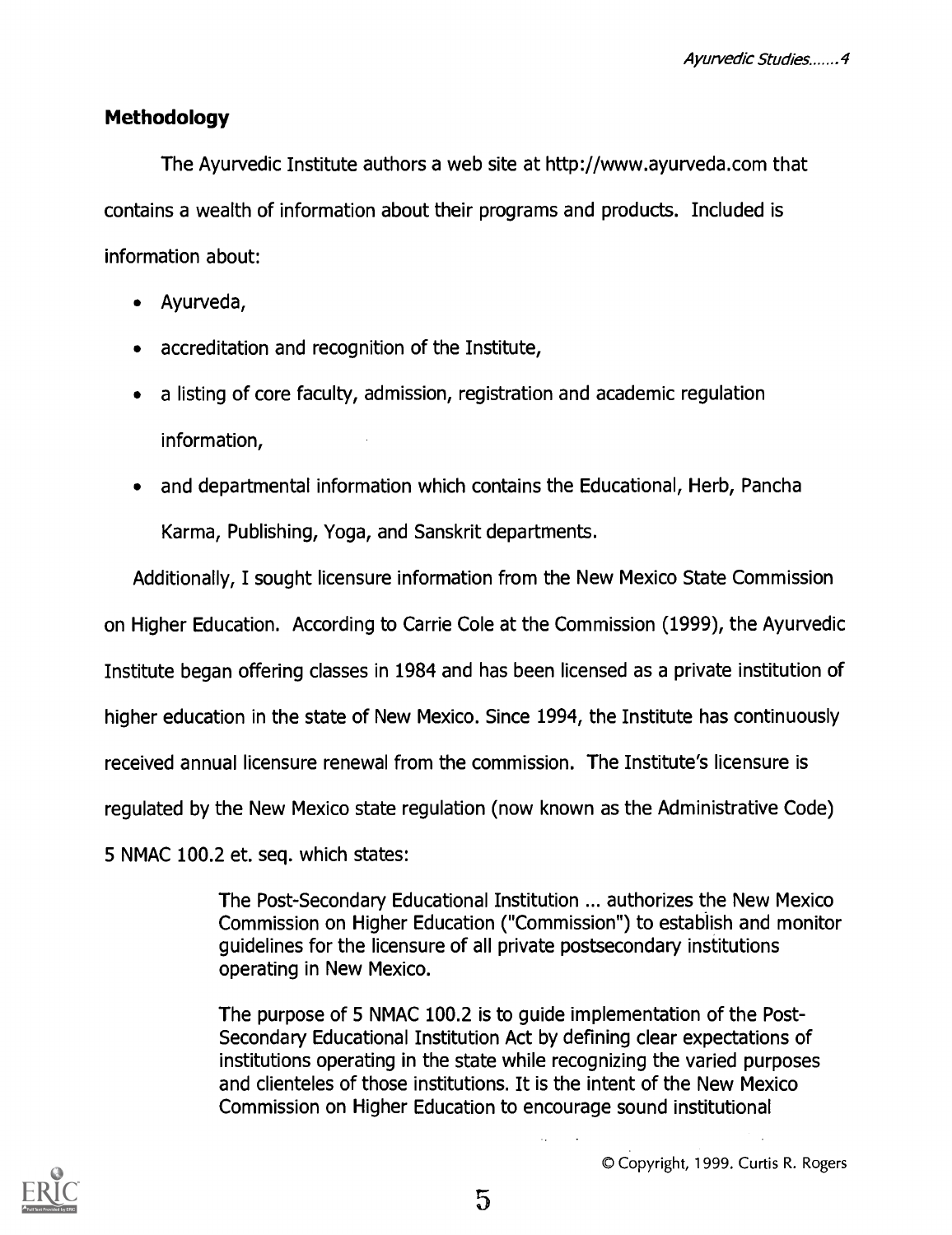practices that result in high quality educational programs and expand the array of educational options available to New Mexico's citizens. (1999)

Ms. Cole also mentioned that the Institute both locally and through its distance education program annually enrolls 300-500 students.

Barbara Cook (1999), the Institute's registrar responded to the following questions via email correspondence regarding the Ayurvedic Studies program:

- 1. Who is the focus of the goal statements, the student or the teacher?
- 2. How much commitment to students is evidenced by the program's goal statement? For example, "Students will learn ..." or "Students will have the opportunity to learn ..."
- 3. Generally, goals can be divided into three primary domains: cognitive, affective, and psychomotor. Sometimes a social-interpersonal domain is added. Where do the program goals fall?
- 4. Do the goal statements have a past, present, or future orientation?

Ms. Cook also provided answers and suggestions to various other questions relating to student experiences via email correspondence.

The Institute's Academic Catalog was reviewed. Web sites such as that of the Institute and online Hindu texts such as the Bhagavad-Gita were reviewed to gain insight to the culture and nature of Ayurveda.

## What is Ayurveda?

Ayurveda is derived from the Sanskrit word roots "ayus" and "vid" meaning life and knowledge respectfully. Ayus represents a combination of the body, sense organs, mind and soul, therefore Ayurveda means "knowledge concerning the maintenance of

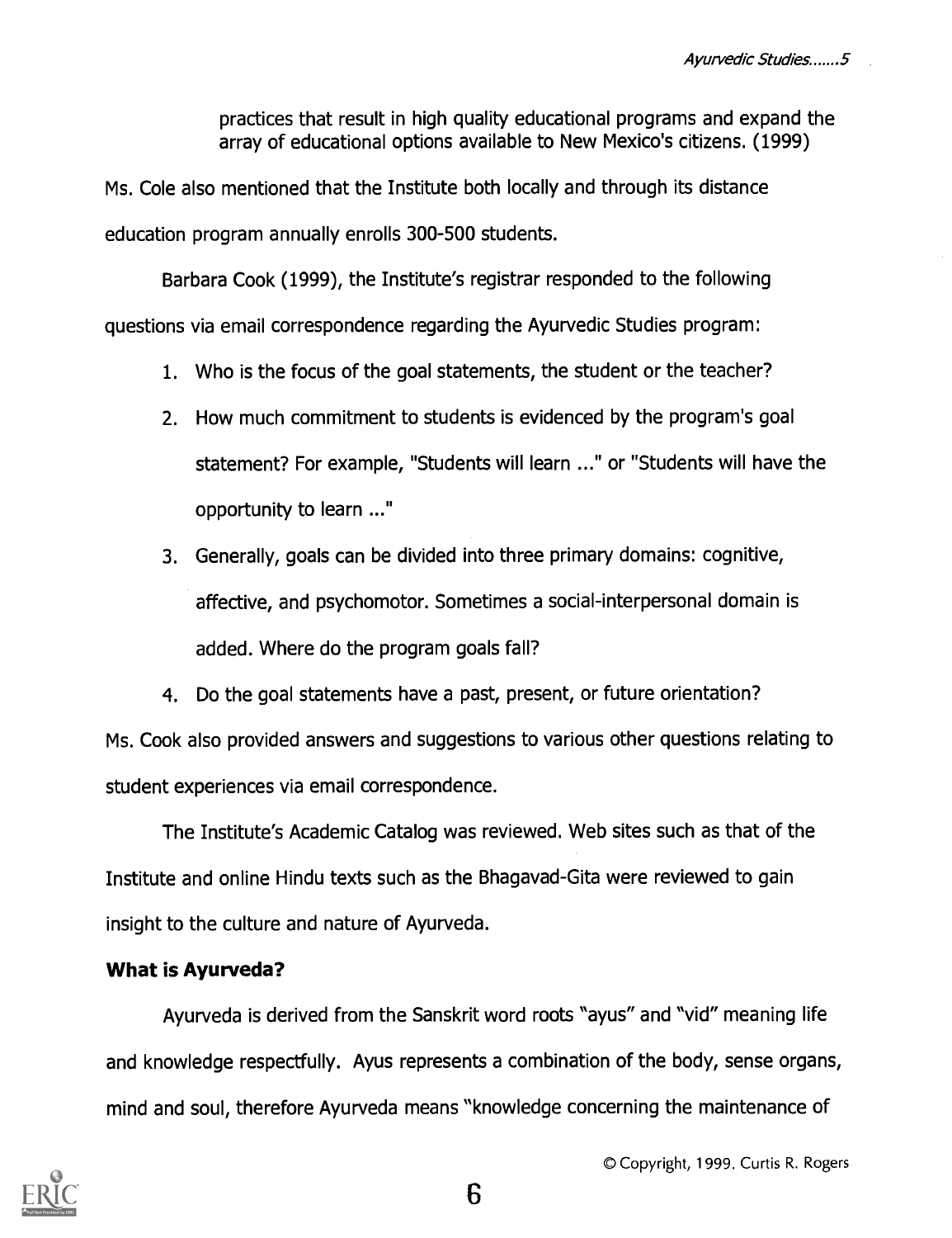life" (Warrier & Gunawant, 1997). The basic tenets of this form of holistic medicine aims to hinder illness and to equalize mind, body and spirit. Actually, the relationship to western medicine would be that of the allopathic forms of health maintenance and preventive medicine but in a more holistic, naturapathic form.

#### What is the Vedic model of education?

The Vedic educational model is quite different from the "western" experience with which most of us are familiar. Simply put, "the knowledge is taught with the body, mind and spiritual components intact, along with practical examples, ceremonies and stories." (Cook, 1999)

Ayurveda and its relation to Indian philosophy is derived from the Vedas, the divine Hindu books of knowledge (Warrier & Gunawant, 1997). It is important to understand that in the religious context of Hinduism a combination of religious texts or scriptures are used in worship. Hindu sacred texts are broken into two areas: Vedas and Upanishads. As pointed out earlier, the term "Veda" means knowledge while the word "Upanishad" means "sitting down near to". There are four Vedas: Rig, Sama, Yajur, and Atharva. Many Upanishads exist with the most popular being the Mahabarata, the Bhagavad-Gita, and the Ramayana but many Hindu scholars agree that there are about thirteen Upanishads that are the most important. (Fowler, 1997)

Ayurveda's relationship to scriptural texts is with the fourth Vedic text known as the *Atharva Veda*. This Veda "includes detailed dissertations upon the treatment of the sick using mantras, herbs, and potions" (Warrier & Gunawant, 1997). The system of

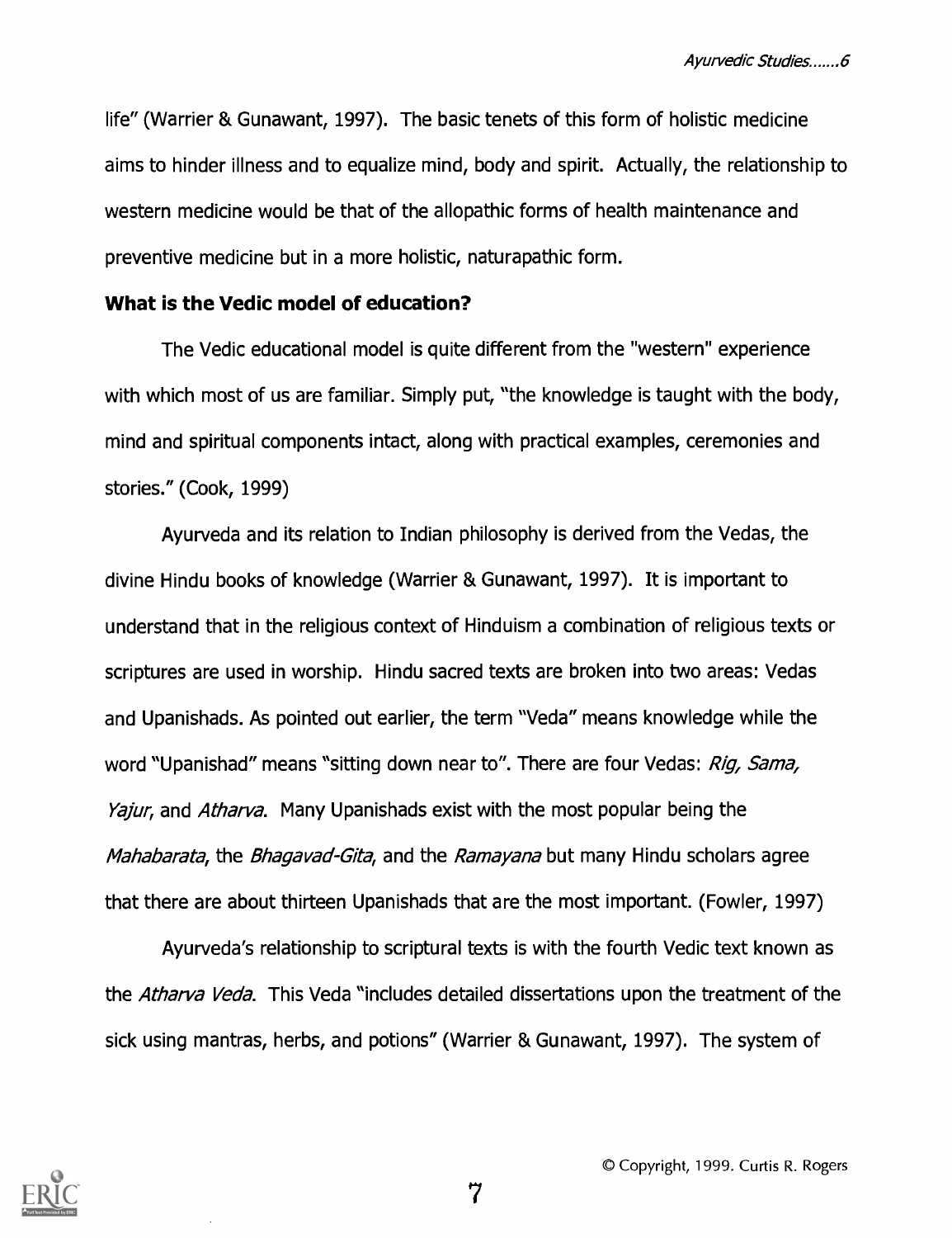Ayurvedic medicine is described in detail in the most popular of all Ayurvedic texts, the

#### Charaka Samhita.

In the Vedic education model, which would pertain to the Vedas and not the Upanishads, the self is focal point of all knowledge and being.

"Vedic Education is the means to enliven the total knowledge of Natural Law in the consciousness, Atma, the Self of everyone -- raising the quality of individual intelligence to Cosmic Intelligence, so that everyone always spontaneously lives daily life in accord with the total creative intelligence of Natural Law -- life always spontaneously upheld in the direction of evolution." (Maharishi Vedic University, 1996.)

Education begins with a concentration on an understanding of the self for without that understanding no learning can take place. Although the upanishadic texts make similar correlations to the self and education and self-learning, the overall condition of self-awareness and definition must be first accepted by the self before learning and understanding can take place. From this self-understanding, trust is exposed which allows the teacher and his or her knowledge to be taken seriously and with complete trust from the student.

The goal of Vedic education is to use the self and a complete understanding of the self to transfer knowledge from teacher to student. From the scriptural text perspective, "to realize that the true self is not really engaged in action, to begin with, and that science and technology (and the worlds formed by them) exist merely at the phenomenal level, and therefore have no transcendental effect on becoming or ultimate fate of the self. To achieve this realization is a goal that must pervade every level and sphere of education." (Götz, 1995)

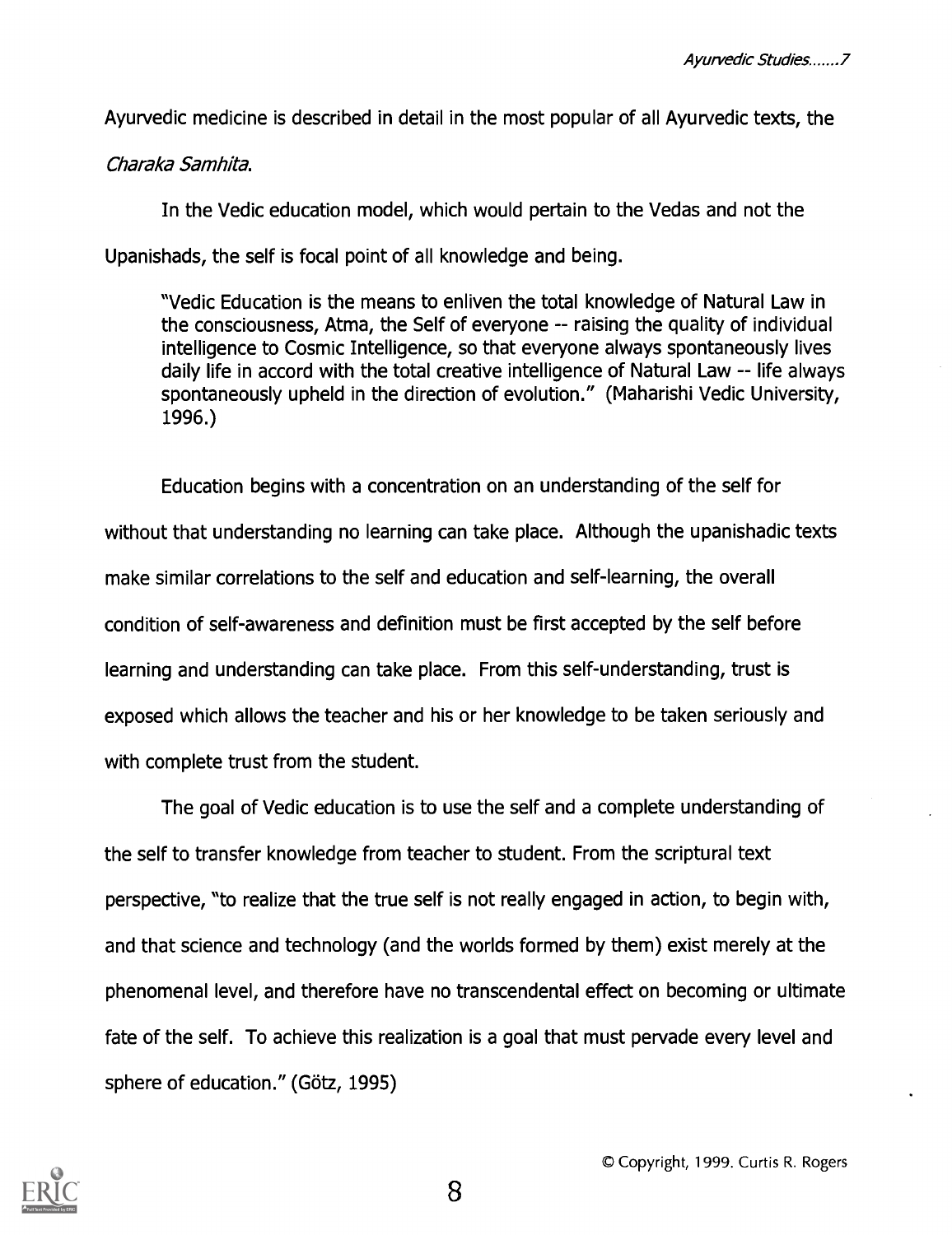The Vedic education model as it pertains to Ayurveda would clearly support this statement in that the science of life cannot exist without the self or an understanding of the self relating to all learning and knowledge models. If one rejects the self, then one rejects Ayurveda. Similarly, if the self is not understood, Ayurveda cannot be taught or learned.

#### Goals and Objectives

Due to the cosmic nature of the Vedic educational model, goals and objectives may not necessarily be written, but only brought forth during the developing relationship between the student and teacher interaction. Therefore, only vague statements about the goals of the program are expressed in writing. The purpose of writing goals for a program in Ayurvedic Studies would be to westernize the educational process of an Eastern-based Vedic education model. Goals of the Institute as a whole are expressed by the Institute's director, Dr. Vasant Lad:

It is the dream of Dr. Vasant Lad ... and the goal of the Ayurvedic Institute to offer a complete program of Ayurvedic study including a Master's Degree supported by our experienced and distinguished faculty combined with the opportunity for advanced clinical work in India. This full-fledged program would be a way that one can study Ayurvedically, this is to make Ayurveda a way of life. (Cook, 1999)

Therefore, the goal of the Ayurvedic Studies program is to make Ayurveda a way of life.

## How does this eastern form of Vedic education in Ayurvedic Studies

## accomplish its goals?

The Ayurvedic programs reflect the style of sitting with a traditional Indian

teacher which I term a combined "Upanishadic" and Vedic model of education. In the



0 Copyright, 1999. Curtis R. Rogers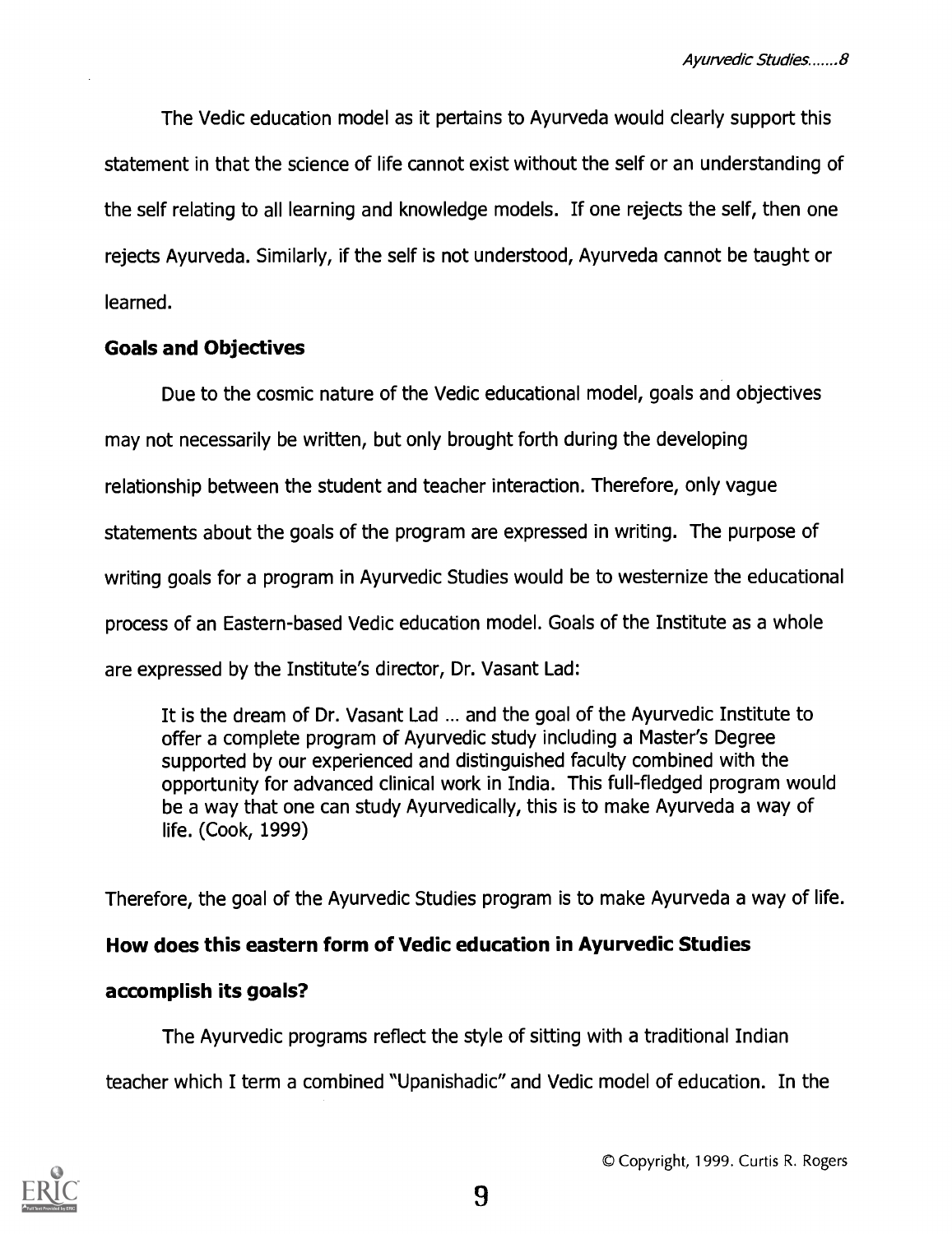traditional Vedic model, the "goal statement" is determined by the teacher and may or may not be communicated to the student. The student's goal is just to find the right teacher. So, after carefully examining and choosing a teacher, the student is expected to then fully trust the teacher as to what is taught, how it is taught, and what the final outcome will be. It is taken for granted after the initial search and testing process, (which is pursued by both parties) that the teacher knows what to do and how to do it and has the student's best interests in mind.

Completely trusting the teacher to know what is best for the student is not ideal for most westerners. The western educational model lies mostly within a cognitive taxonomy with remembering, understanding, application, analysis, evaluation and creation of knowledge being the basis for teaching and learning. The Vedic model relies heavily on a social-interpersonal taxonomy where self-awareness, socialization, and the altruistic components of knowledge are emphasized. Since most Americans have been taught using the western approach to education it is difficult for them to transcend to the Vedic model. So, in the first year Ayurvedic Studies program the Institute sticks to the spirit of the Vedic model, in that Dr. Lad is the most influential "vote" in determining what is taught. This approach helps to ease students not used to the eastern style of education into the Vedic model. A set curriculum does exist that has largely been developed by many students' needs and desires over the years and is therefore constantly changing.

Dr. Lad determines the overall general goals and to some extent, the students do have a say in what is taught. The Gurukula (advanced Ayurveda studies program) is

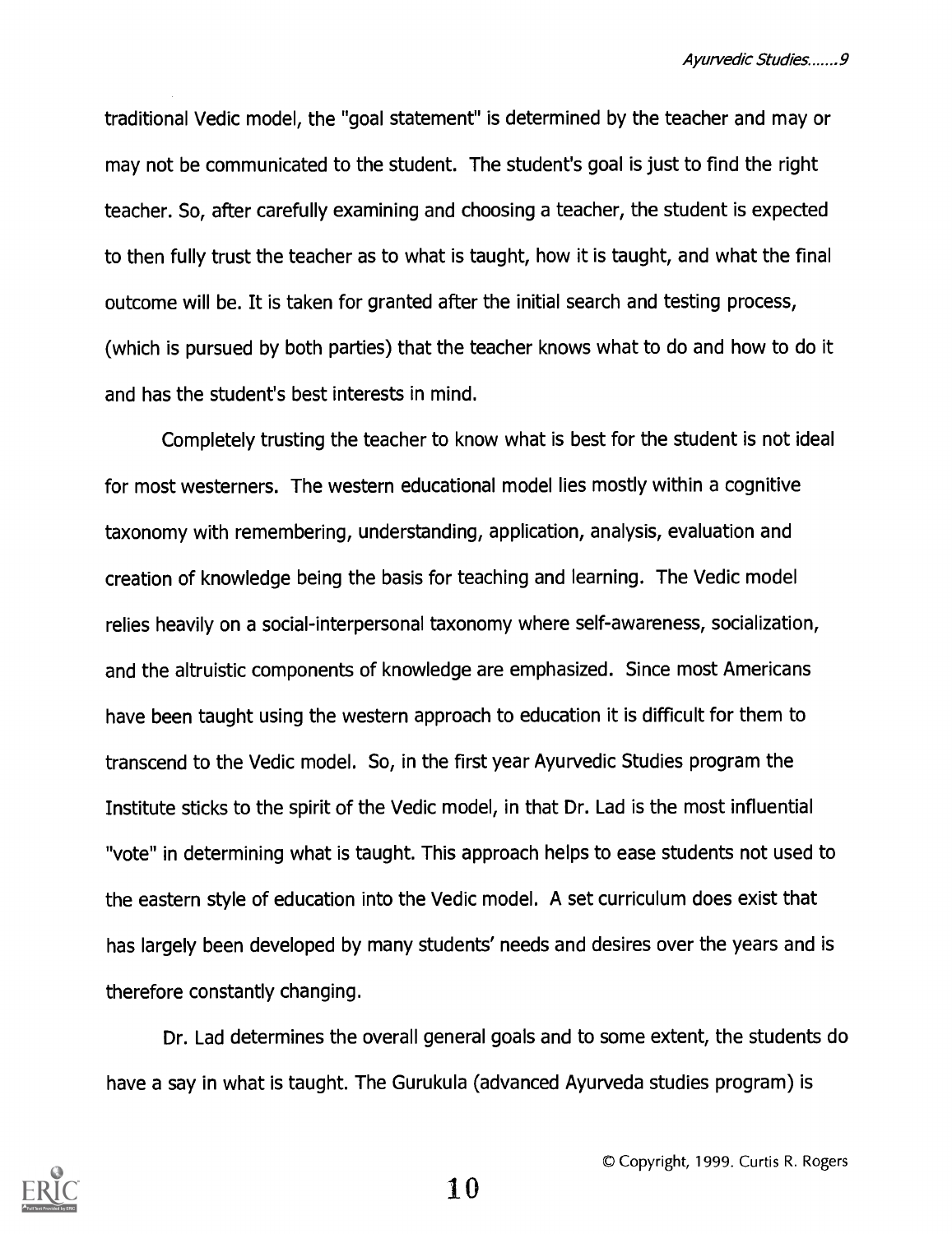more traditional. Students are expected to let Dr. Lad teach what he wants and how he wants within the parameters of "Ayurvedic science," which is vast enough to incorporate many different teachings and styles. No curriculum is planned for this program. Dr. Lad can teach anything he wants (in the realm of Ayurveda) from day to day based on what he feels would benefit the students at that particular moment. Students are encouraged to enter this program with the purpose of spending more time with the teacher in a smaller more intimate setting, rather than gaining any particular pieces of knowledge even though the knowledge presented is quite advanced. Dr. Lad determines the goals in that program to a much greater extent. Though student input is not discouraged in this program, an obligation on the part of the Institute and its instructors to accept it is not as high as it is in the first year program.

The commitment made to a student in the Vedic model as it is still practiced in certain rare teacher-student relationships is such that the teacher would do anything to insure that the knowledge is passed on to the student. There are no limits to the commitments made between a sincere dedicated student and his or her destined teacher. Old Vedic texts say that the teacher will incarnate again and again in order to bring the student to the goal, and that a student will find his teacher again and again, lifetime after lifetime until the goal is met. The teacher is totally and completely committed to the student's education and overall well being. This is somewhat like the old western monk/elder relationship. Very simply put, the commitment to the students is that "we will do our best to create an environment where they can not only learn as much Ayurveda as they want to and are able to, but also where they'll be supported in



© Copyright, 1999. Curtis R. Rogers

11

 $\mathcal{L}^{\text{max}}(\mathcal{L}^{\text{max}})$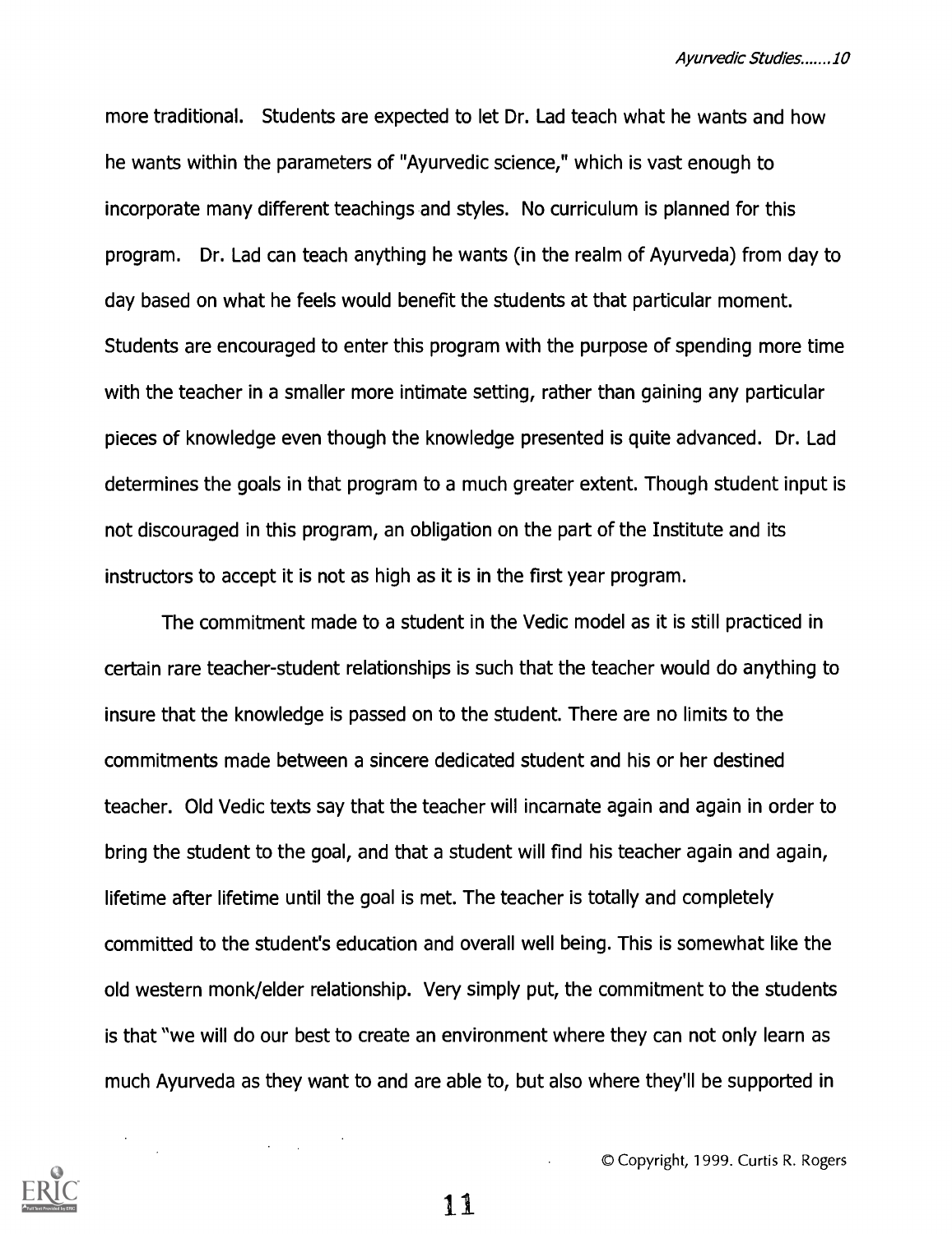their growth and development as humans and in their own healing as far as they wish" (Cook, 1999).

Dr. Lad's goal is simply to teach Ayurveda in the purest way he can while integrating it into Western medical models and healing traditions. Because of who he is, and the nature of Ayurveda itself -- a system of healing that involves a great deal of self-inquiry), students are generally affected on all the levels: cognitive, affective, and psychomotor, once they embark on studies. The goal of the Ayurvedic studies program is the same as that of the Ayurvedic clinical model: integration of all aspects of the personality with the goal of obtaining good physical health, happiness, and selfawareness (Cook, 1999).

According to Barbara Cook, the Institute's registrar, "Our goal is to make Ayurveda available as a healing system to the West. This sounds like a future goal, but it is also a daily goal. What we set out to do in the present day today doesn't seem to be separate from what unfolds in the future"

#### Interpretation

Analysis and synthesis of the program of study has lead to a model that describes the process students follow to reach the goal of making Ayurveda a way of life. This means that the student must become totally immersed in the subject and related subject areas of Ayurveda and must live their lives in a manner consistent with the tenets of Ayurvedic medicine.

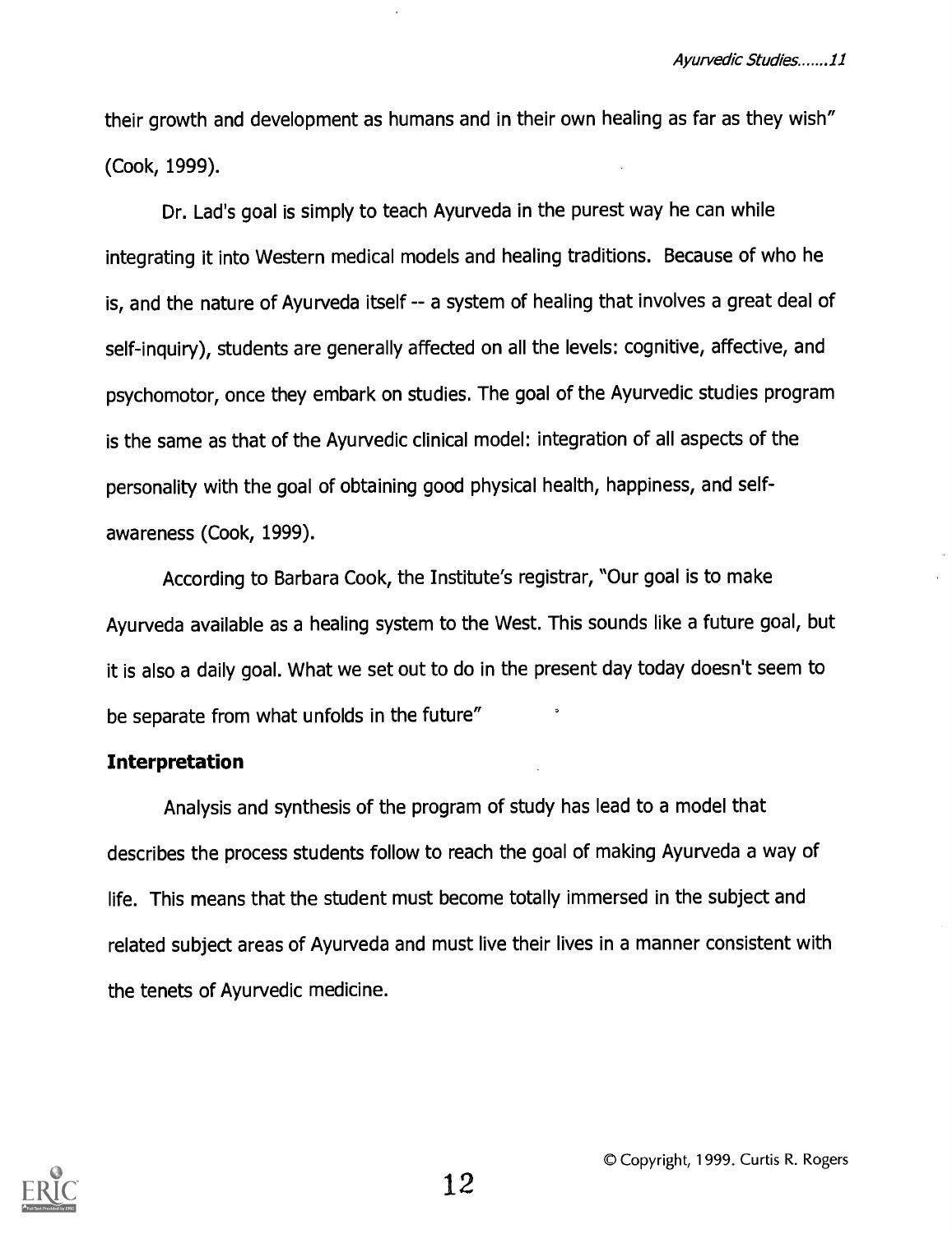



The Ayurvedic Institute is aware that most Western students have been taught predominantly via the cognitive educational model. In an attempt to ease the student into becoming a better student of Ayurveda, the program recognizes this and loosely incorporates it into this first-year program.

However, the ultimate goal of the program is to make Ayurveda a way of life for its students, and in doing this, the processes of the Vedic educational model must be heavily relied upon. This would clearly make the goal of the program a transformational one.

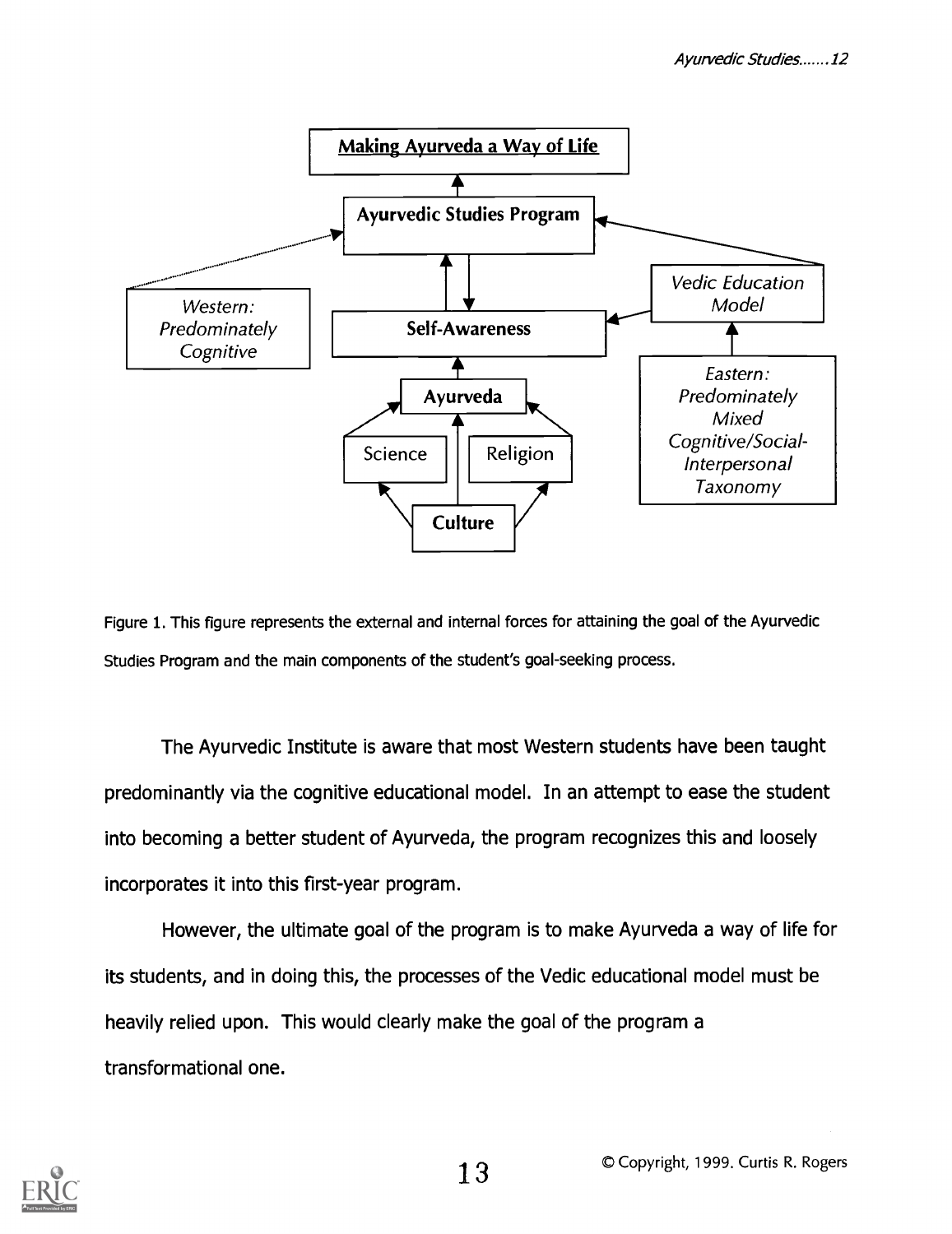At the center of the program is self-awareness. Culture, religion, and science are all predominant components of Ayurveda and when combined in a program of study can create a sense of self-awareness for the student. The Ayurvedic studies program is taught in the traditional Vedic educational model that is heavily based in the socialinterpersonal educational taxonomy. Within this taxonomy, increasing self-awareness, socialization utilizing universal truths within the context of holistic and naturapathic medicine, and other altruistic examples such as stories from sacred Hindu texts present the ideology in which Ayurveda is based.

Students who enroll in this program may be searching for personal selfawareness and an understanding of humanity and its relation to the self through holistic medicine. After reaching a higher level of self-awareness, only then can the student successfully advise patients Ayurvedically in both an educational and social context. The clinical context of treatment consists of diagnosis of illness, administration of herbal therapy, and creation of wellness programs for patients that combine proper diet and exercise. Socially, Ayurveda goes many steps beyond traditional forms of Western allopathic medicine by incorporating cultural and religious-based belief systems with the patient's physical and spiritual wellness in mind.

Because this model attempts to explain the elements involved in Ayurveda itself, a delineation has been made between religion and science for the Western student. The Vedic educational model relies heavily upon the close combination of religion and science and its components are an integral part of Ayurveda. However, the cultural influence on Ayurveda must be identified because culture is the underlying influence of

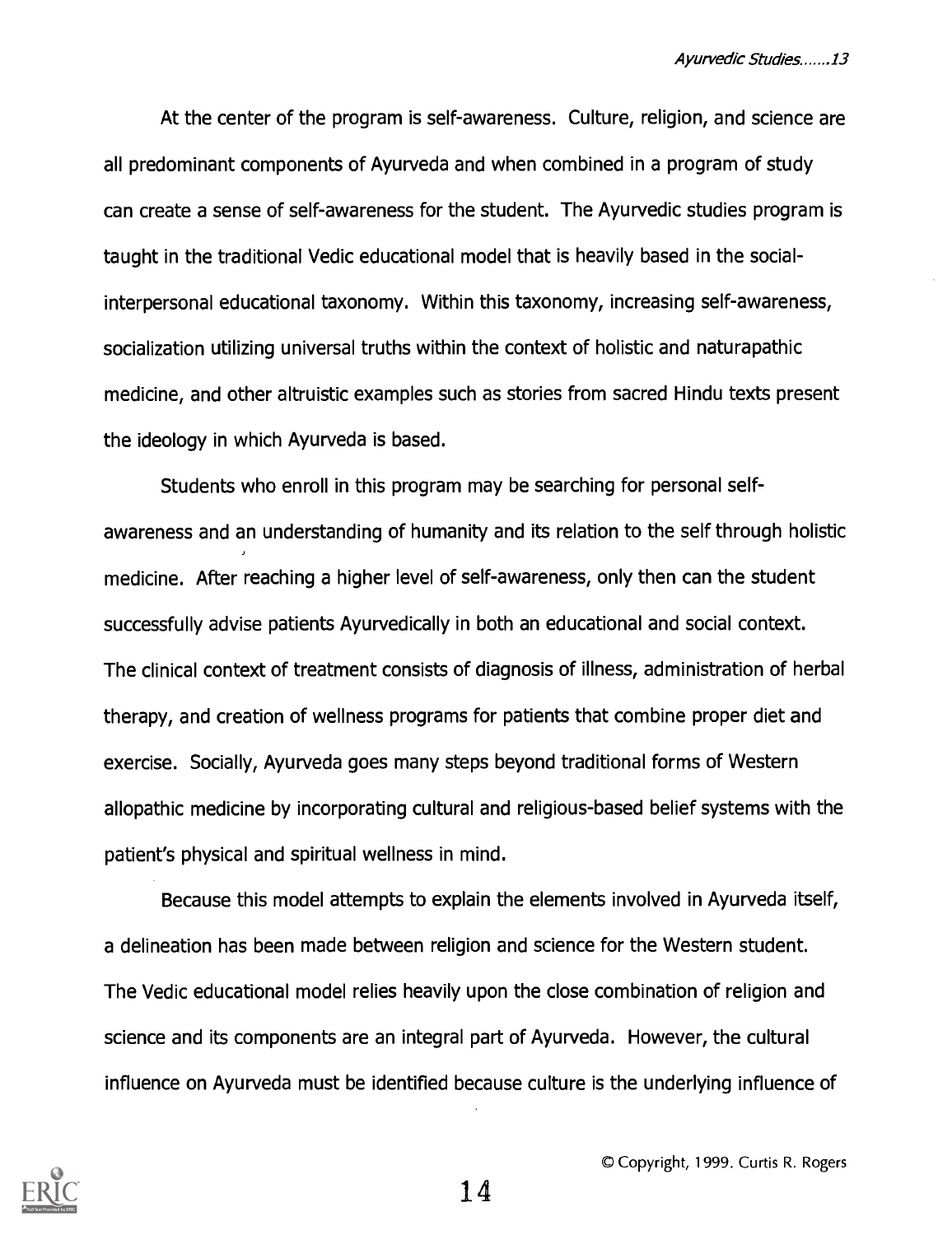religion and science and directly influences Ayurveda. Therefore, religion and science directly influence Ayurveda. All three, however, are directly influenced by culture.

The dashed line in figure one represents a loose interaction whereas the continuous lines represent a strong connection between subjects. For instance, culture is related to the scientific and religious components that lead to Ayurveda, yet they individually are direct forces on Ayurveda. The three forces work together to support Ayurveda and its relationship to understanding the self.

The Ayurvedic studies program draws loosely from the Western cognitive educational taxonomy but most heavily from the Vedic model and Ayurveda itself. These forces combine to promote and even help create self-awareness and the knowledge base needed to make Ayurveda a way of life and are indicated in figure one by directional continuous lines.

#### Experiences and Goals

During another correspondence with Barbara Cook (1999), the program registrar, I asked how experiences are provided to the students in the program. She mentioned that due to the limitations on Ayurveda in the US (namely that it is simply not recognized at all and therefore no scope of practice exists even for physicians trained in India) consultations are educational only and not medical. Students are allowed to observe these interactions but not allowed to do clinical examination.

In India, Ayurveda is passed on from generation to generation from parent to child or from teacher to student. In this model, the student is expected to spend as much time as the teacher lets him or her spend observing, assisting, and listening while



0 Copyright, 1999. Curtis R. Rogers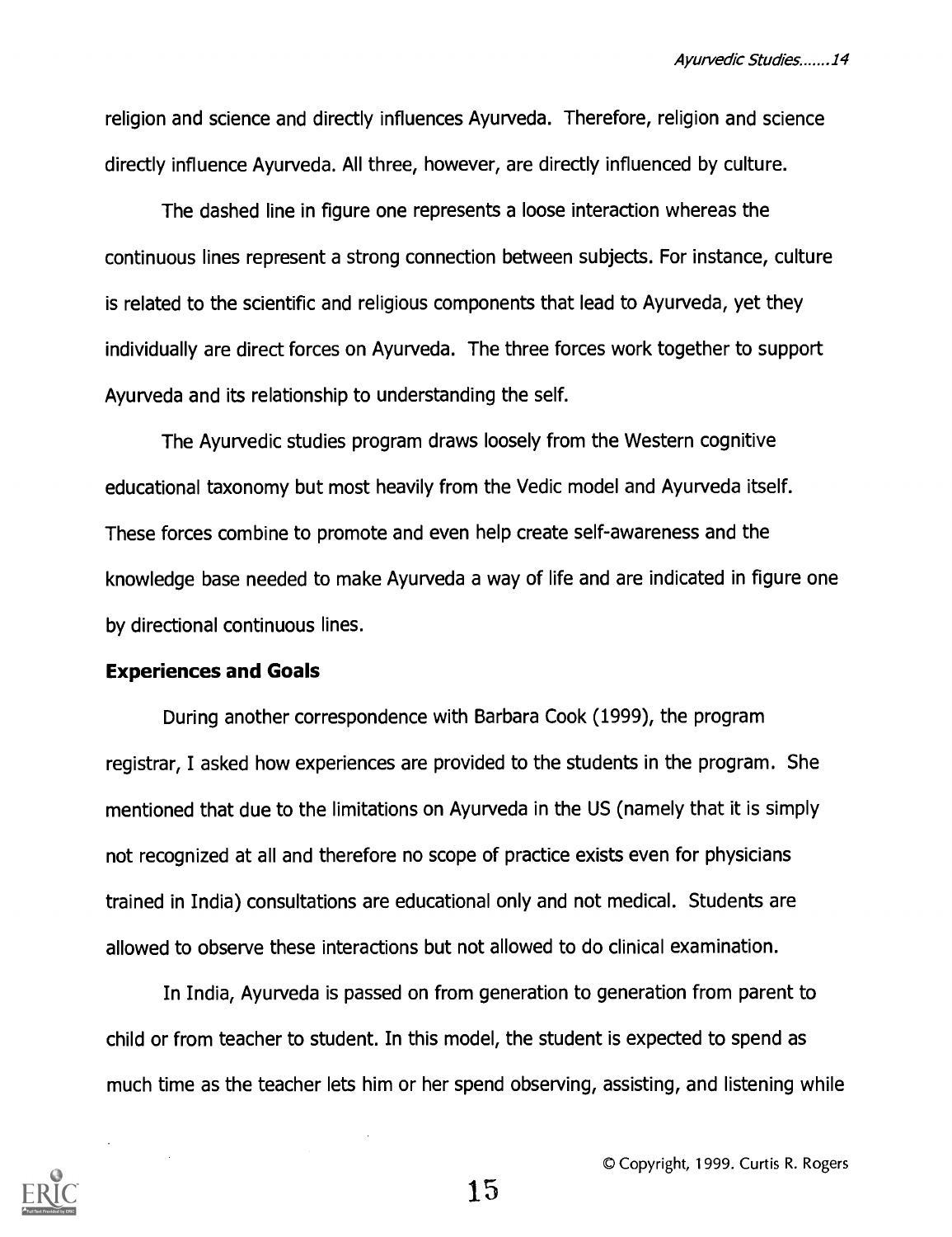the teacher goes about the daily business of seeing patients, creating herbal formulas, etc. The student experiences what the teacher experiences on a day to day basis, and this is the education. It is a lengthy method of learning and can start when the student is still a child. This is considered the most effective way for an aspiring physician to learn. Due to cultural, religious and medical tradition in the west, this form of apprenticeship is often impossible. Since the Institute can not present this model of learning to its students, and since Ayurveda is not recognized as legal medicine in the United States, medical Ayurveda is not emphasized. The students' experiences are somewhat limited to theoretical discussions and their own creative experimentation with Ayurevdic concepts in their daily lives. This experimentation is well supported by the very strong foundation in theory that is provided them (Cook, 1999).

Students are required to take Yoga classes twice a week and this often proves to be an amazing way of learning about the body experientially. From the first day of class, students are also required to start learning Sanskrit. One of the ways that Ayurvedic knowledge (and any Vedic knowledge) has always been given is through the listening to and chanting of Sanskrit verses called sutras. This form of rote memorization factors into the cognitive taxonomy of learning. Sutras are little lines or verses of poetry which incorporate meter and melody and are easily memorized. They present big nebulous concepts in a brief poetic verse which is constructed in such a way that it inspires profound understanding of something that cannot easily be explained in common prose. The students' learning and chanting of these verses gives them much

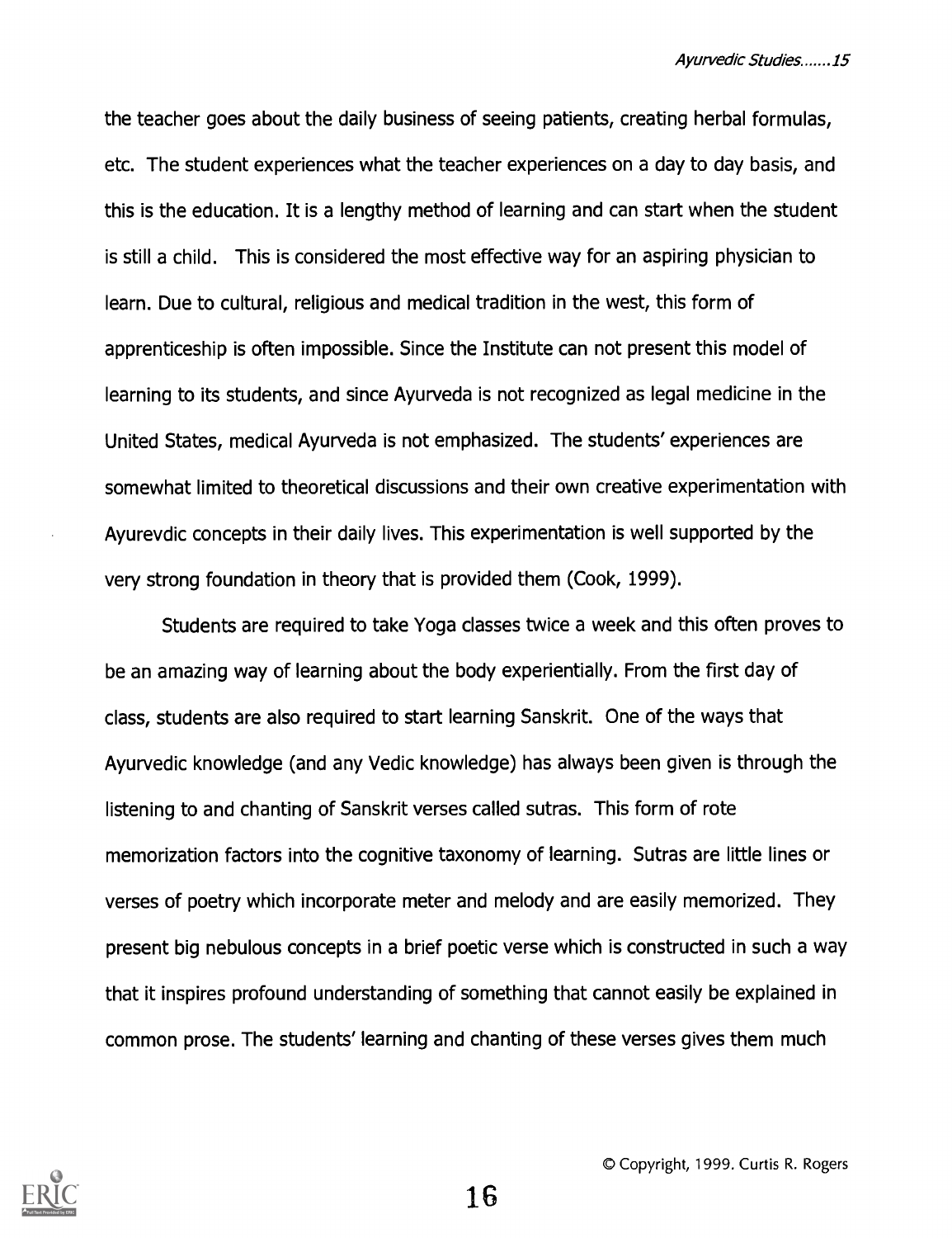Ayurvedic Studies.......16

experiential knowledge on many levels, including the experience of how Ayurveda has been taught throughout the ages (Cook, 1999).

Students are also provided access to people in fields related to Ayurveda. They are invited to take an herb walk each year with a herbalist who has had many years's of experience in Ayurevdic and Western herbs. Bodyworkers and polarity therapists who have studied Ayurveda and use it in their philosophies of practice provide seminars for students in the program. Students also have access to a library of rare (and not so rare) texts on Ayurveda and many other disciplines. These experiences in conjunction with classroom study and interaction with other students aids each one in reaching the goal of making Ayurveda a way of life (Cook, 1999).

#### Program Effectiveness

Since Ayurveda is not a regulated form of clinical medicine in the United States, little to no criteria and standards are used to determine program effectiveness. This is directly related to assessment and evaluation in that no accrediting body requires Ayurvedic programs to follow certain rules that would make it a viable program of study. Therefore, the Institute relies on a blend of statistical and informal internal assessment. Faculty and staff judge the program's effectiveness by how well the students do on their final oral exams, how interested they are in continuing their education in the advanced programs or weekend seminars, and whether many of them become interested in working for the Institute.

The various types of data used to determine program's effectiveness "comes from the numbers (students' grades, the drop-out rate, number of students receiving a



© Copyright, 1999. Curtis R. Rogers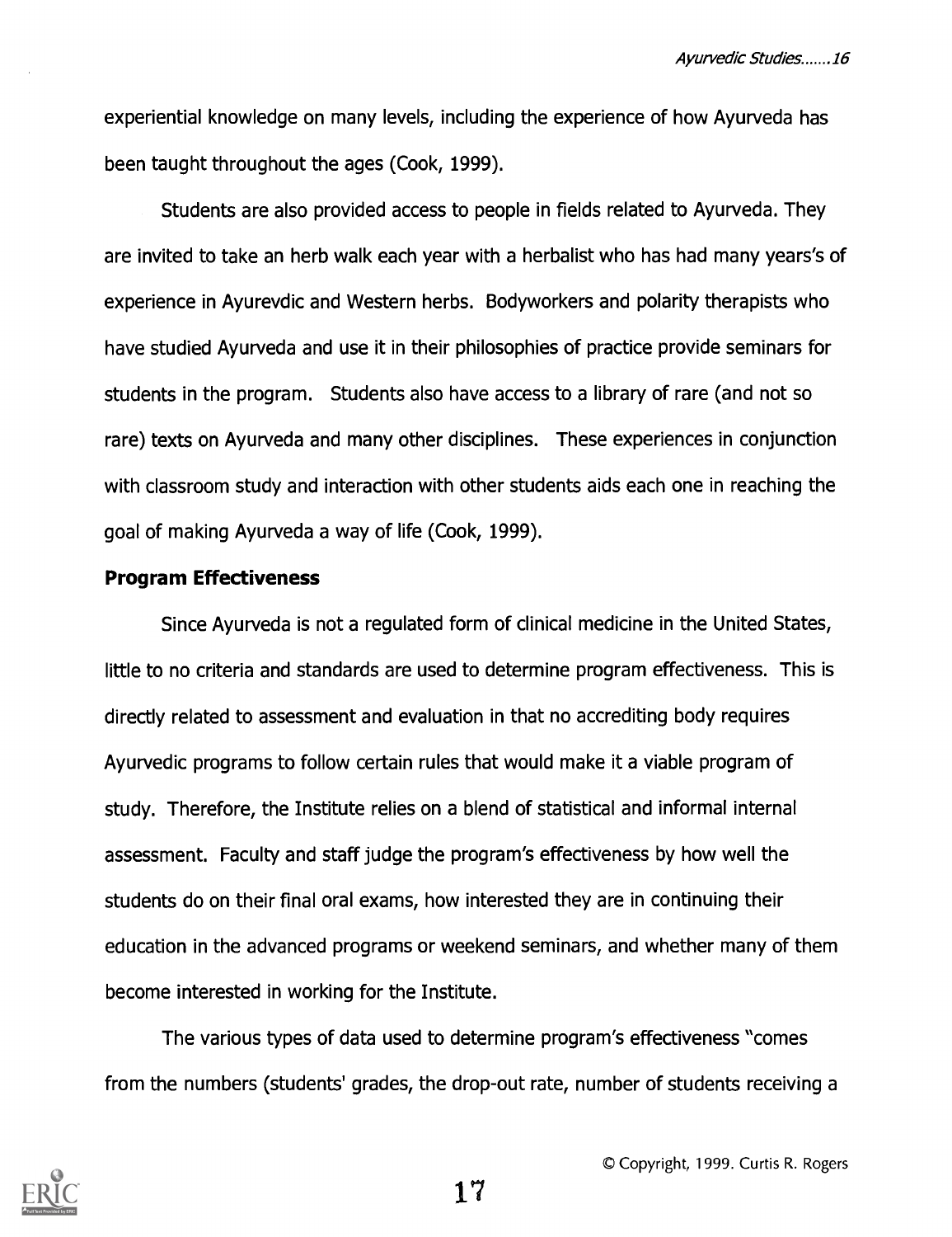certificate of completion, the number of students wanting to continue, etc.) and much of what we know comes from the combined effect that all our interactions with the students has had on us throughout the year" (Cook, 1999). These combined assessments form a blend of approximately 50% quantitative and 50% qualitative program analysis.

#### Results and Conclusion

Attempts to contact other faculty or students in the program were unsuccessful therefore, triangulation of the information presented by the registrar was not possible. However, I did not find any contradictions in information presented in the program catalog with that of Ms. Cook's. Correspondence with Ms. Cook allowed me to draw the conclusion that the Institute is successful in reaching its goal with students who want to reach the goal of making Ayurveda a way of life. Students who demonstrate not only to the Institute but also to themselves making Ayurveda a way of life fulfill both a personal and institutional goal. However, students who do not fulfill this goal may in fact achieve many other personal goals such as self-awareness, esoteric cultural and religious Hindu knowledge, and simply a different method of learning via the Vedic educational model.

The combination of taking the student's previous methods of learning and combining them with the Vedic educational model is a great strength of this program. Praxis is the practice of an art or science as discerned from theoretical knowledge. The Ayurvedic Institute's program in Ayurvedic Studies takes this approach to place theory into practice. By doing this, the program should have great success by attempting to

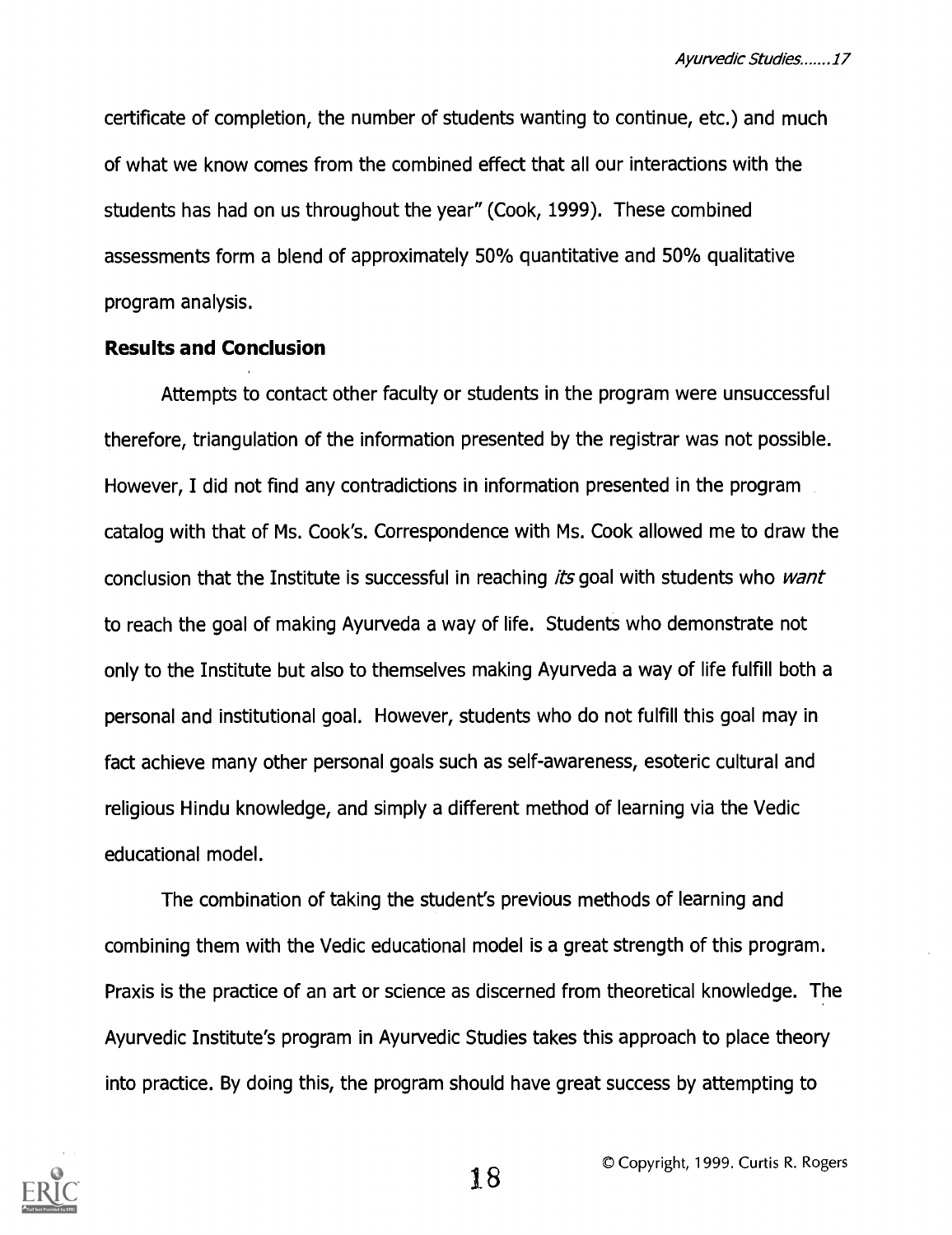create lifelong learners in a field of study where making a lifestyle change is the main goal.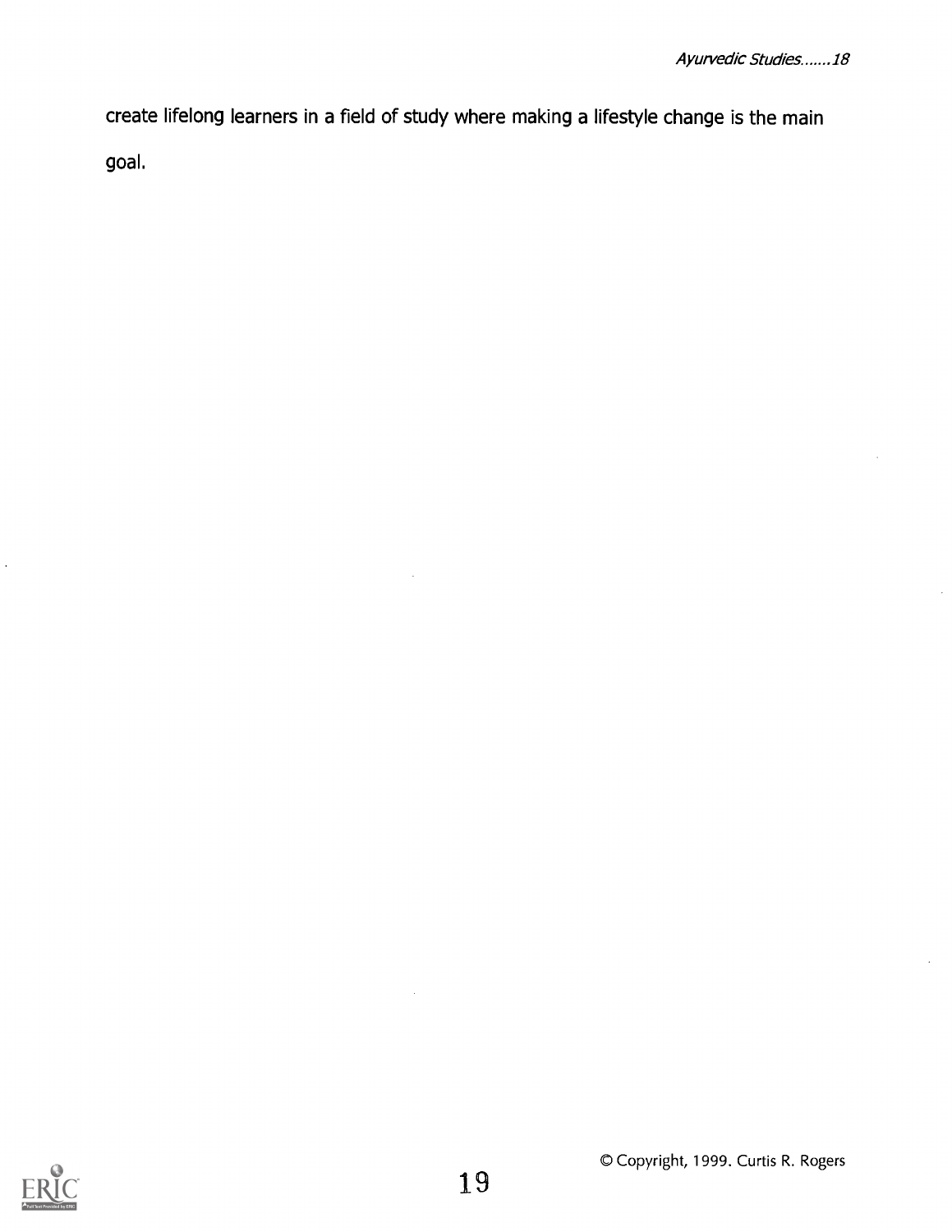References

Anderson, L. W. & Krathwohl, D. R. (Eds.). (2001). A taxonomy for learning, teaching and assessing. A revision of Bloom's taxonomy of educational objectives. New York: Longman.

Bhagavad-Gita Trust (1998). Bhagavad-Gita. <http://www.bhagavad-gita.org/> (1999, October 10).

Cole, Carrie. New Mexico Commission on Higher Education. Telephone Interview (1999, October 1).

Cook, Barbara. <registrar@iayurveda.com> (1999, October 10). Curriculum for the Ayurvedic Studies program [Personal emails]. (1999, October 22, through November 11).

Fowler, Jeaneane. (1997). *Hinduism: Beliefs and practices*. Sussex Academic Press.

Götz, Ignacio L. (1995, Fall) "Education and the self: Cross-cultural perspectives." Educational Theory, 45(4), 479-495.

Lad, V. (1999, October 15). The Ayurvedic Institute Web Site.

<http://www.ayurveda.com/> (1999, October 23).

Maharishi Vedic University. (1996). Vedic Education. <http://www.maharishiindia.org/institutions/i1/vedic\_education.html> (1999, October).

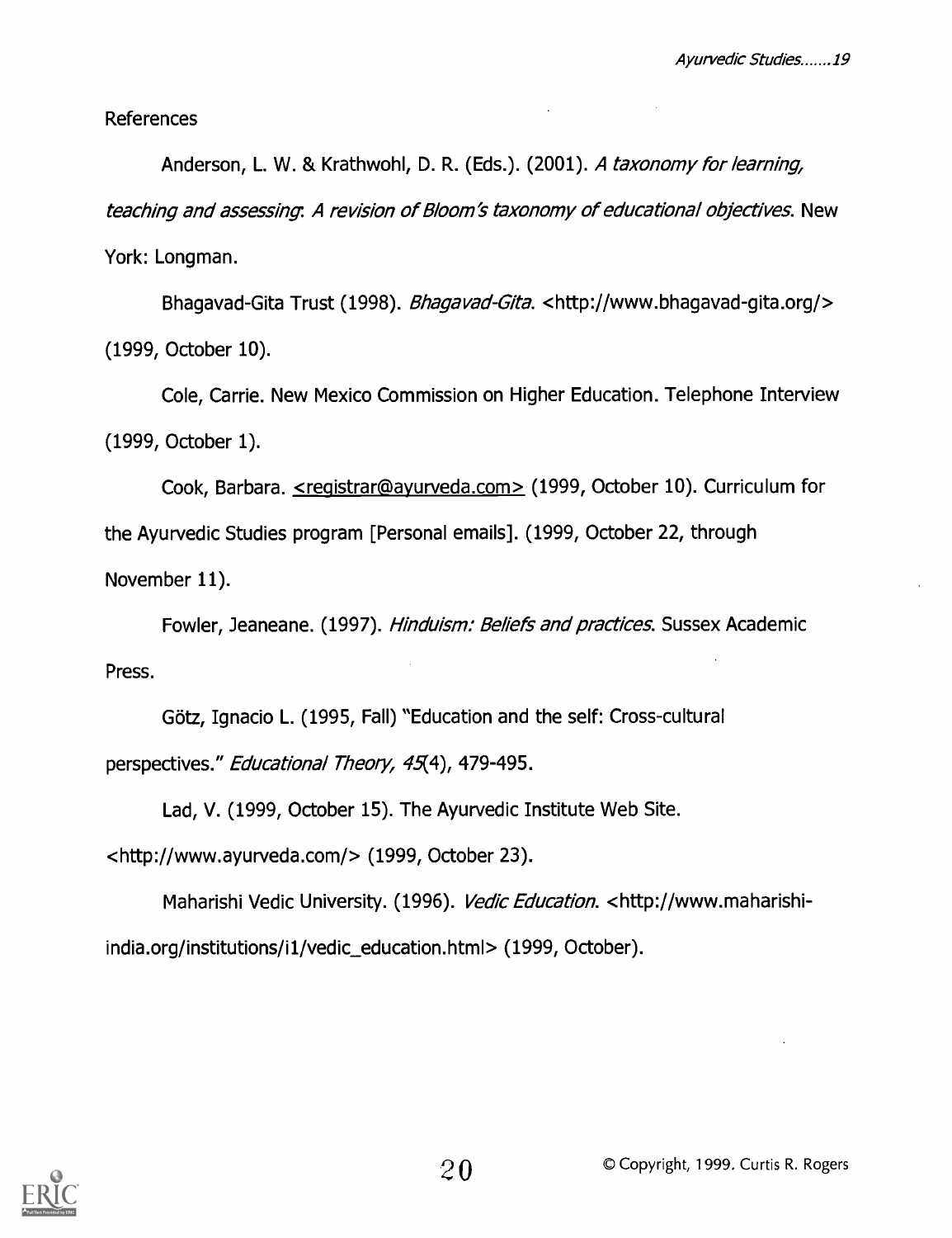State of New Mexico (1999). New Mexico Administrative Code. Rules and Regulations current for filings with the New Mexico State Records Center through New Mexico Register Vol. X, No.12, June 30, 1999. <http://www.fscll.org/> (1999, October 15).

Warrier, Gopi & Gunawant, Deepika. (1997). The Complete Illustrated Guide to Ayurveda: The ancient healing tradition. Barnes & Noble Books.